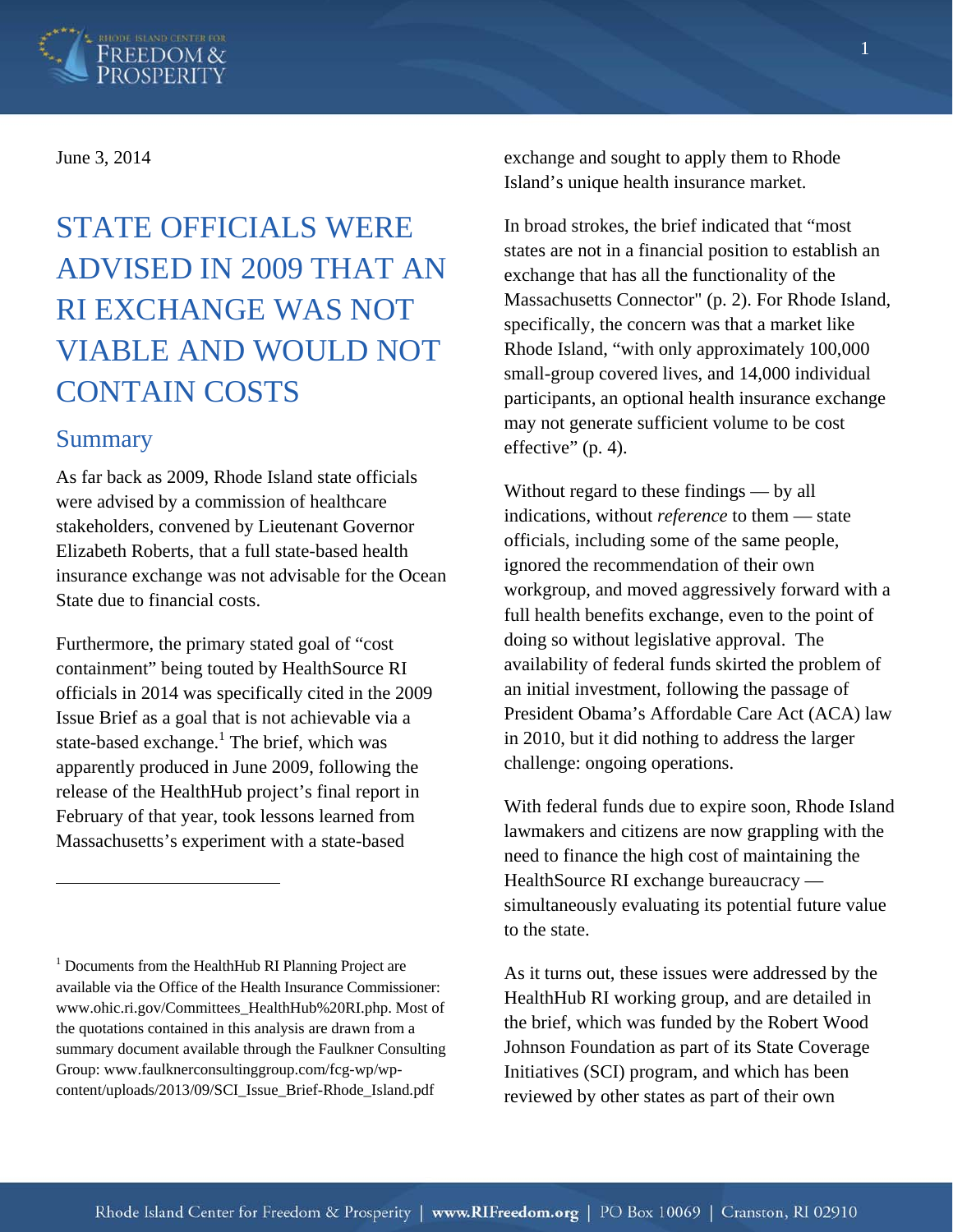

evaluations. $2$  The brief's findings are entirely in keeping with the recent work and testimony of the Rhode Island Center for Freedom and Prosperity on the topic.

This analysis by the Center highlights some of the major findings of that brief and questions why Rhode Island officials made the decision to move forward with a project they had previously acknowledged could not succeed in its stated primary goal, even to the point of not being a viable fiscal investment for the state.

There is little need to interpret the findings of the brief, as its own words are clear and unequivocal in meaning.

### **Background**

 $\overline{a}$ 

Citing directly from the brief:

Lt. Governor Elizabeth Roberts of Rhode Island proposed legislation in 2008 to establish an exchange-like organization called "HealthHub RI." While the legislation did not pass, she proceeded to convene a public process and study, beginning in the fall of 2008, to identify and evaluate options for a future exchange in Rhode Island. Many different stakeholders participated in this public process including carriers, brokers, employers, consumers, legislators, and other interested parties. The process was staffed by the state's Office of the Health Insurance Commissioner and facilitated by consultants familiar with the state's insurance markets and the Massachusetts Connector. (p. 1)

The brief sought to address three key issues:

- 1. The goals for an RI exchange
- 2. How to meet those goals
- 3. Structural options for a potential exchange

While the brief did indicate that there could be some small benefits from forming an exchange, such as increased transparency of the insurance purchase process and market-organization via a Web site to facilitate comparison shopping, it concludes that:

Given the economic situation in many states, consideration of a more narrow reform — one focused on a core set of goals with a more limited exchange infrastructure may make the most sense. (p. 6)

## WHY AN EXCHANGE WAS NOT RECOMMENDED FOR RHODE ISLAND

### Cost Containment *Not* an Appropriate Goal

During recent media appearances and in May 2014 testimony before the General Assembly House Finance Committee, $3$  the primary defense put

 $\overline{a}$ 

 $2^2$  See, for example, the materials for the February 2, 2010, meeting of the Oregon Health Policy Board. Available at: www.oregon.gov/oha/OHPB/pages/meetings/2010/index.aspx (Accessed: 6/2/14)

<sup>&</sup>lt;sup>3</sup> The May 28 hearing was on H7817, which would transfer the cost and administration of operating Rhode Island's ACA exchange to the federal government. Text available here: webserver.rilin.state.ri.us/BillText14/HouseText14/H7817.pdf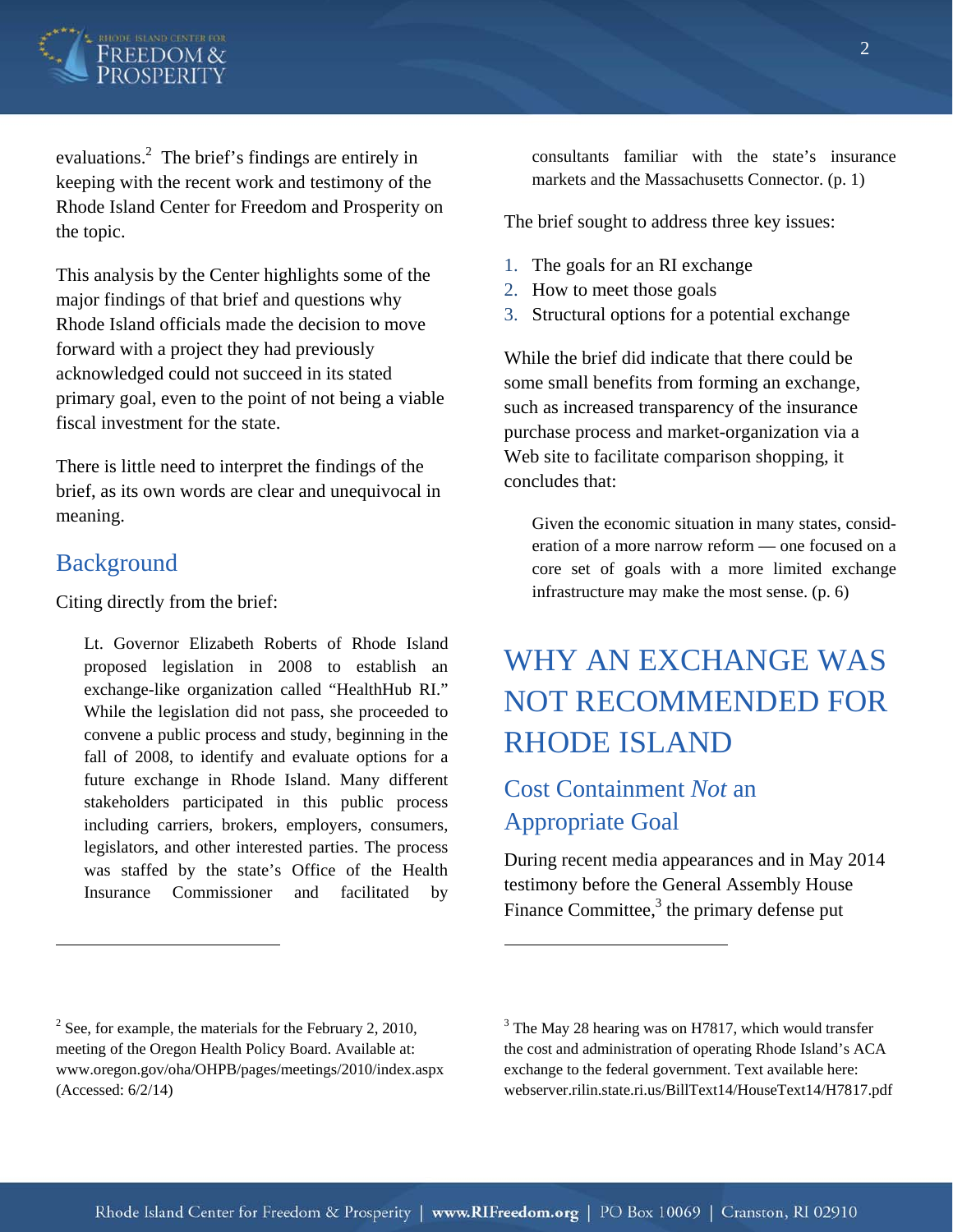

forward by HealthSource RI officials and other supporters was the hope that an exchange under state control would provide the government leverage to bring down health care and insurance costs, especially for the business market.

The HealthHub summary brief makes clear that this really is just a hope:

The highest priority goal for HealthHub RI, as defined by stakeholders, was cost containment. Yet stakeholders agreed that implementing HealthHub RI would not, by itself, constrain the growth of health care costs in Rhode Island. (p. 2)

The brief further warned policymakers to set appropriate expectations about whether or not an exchange could or should be a vehicle to drive system affordability:

… it is important to recognize that none of the exchanges established to date have focused on this as a primary goal. In fact, there is little evidence regarding how an exchange can help with cost containment. (p. 3)

#### And again:

To date, exchanges have done little to constrain the growth of health care costs. They have had little role regarding product pricing … an exchange is not a necessary or sufficient element to constrain the growth of health care costs. (p. 6)

These opinions from just a few short years ago are supported today by empirical evidence from Massachusetts's experiment with a state-based exchange, which has been in operation for over

half-a-dozen years, with costs continuing to rise.<sup>4</sup> Massachusetts remains the most expensive state in the nation to purchase insurance.<sup>5</sup>

# Low Value of Market-Organizing Functionality, Possible Market Disruption

Because the Ocean State has a small population and a very small number of insurance carriers, the brief highlighted that an exchange that would "facilitate the comparison shopping and purchase of insurance by individuals and small employers alike," was of "less value" in Rhode Island, concluding:

In Rhode Island, this process revealed that a "full" exchange, modeled after the Massachusetts reform, was not recommended or needed to accomplish most of the goals. In fact, some key elements of the exchange concept could be implemented with minimal investment in infrastructure and disruption of the market. (p. 2)

 $\overline{a}$ 

<sup>4</sup> Commonwealth of Massachusetts Center for Health Information and Analysis. "Massachusetts Household and Employer Insurance Surveys: Results from 2001." January 2013. Available at: www.mass.gov/chia/docs/r/pubs/13/ mhisreport-1-29-13.pdf (Accessed: 6/2/14)

<sup>&</sup>lt;sup>5</sup> Cathy Schoen et al. The Commonwealth Fund. "State Trends in Premiums and Deductibles 2003-2011: Eroding Protection and Rising Costs Underscore Need for Action." December 2012. Available at: www.commonwealthfund.org/~/media /Files/News/News%20Releases/2012/Dec/1648\_Schoen\_state \_trends\_premiums\_deductibles\_2003\_2011\_1210\_EMBARG O.pdf (Accessed: 6/2/14) See Exhibit 1 on p. 4.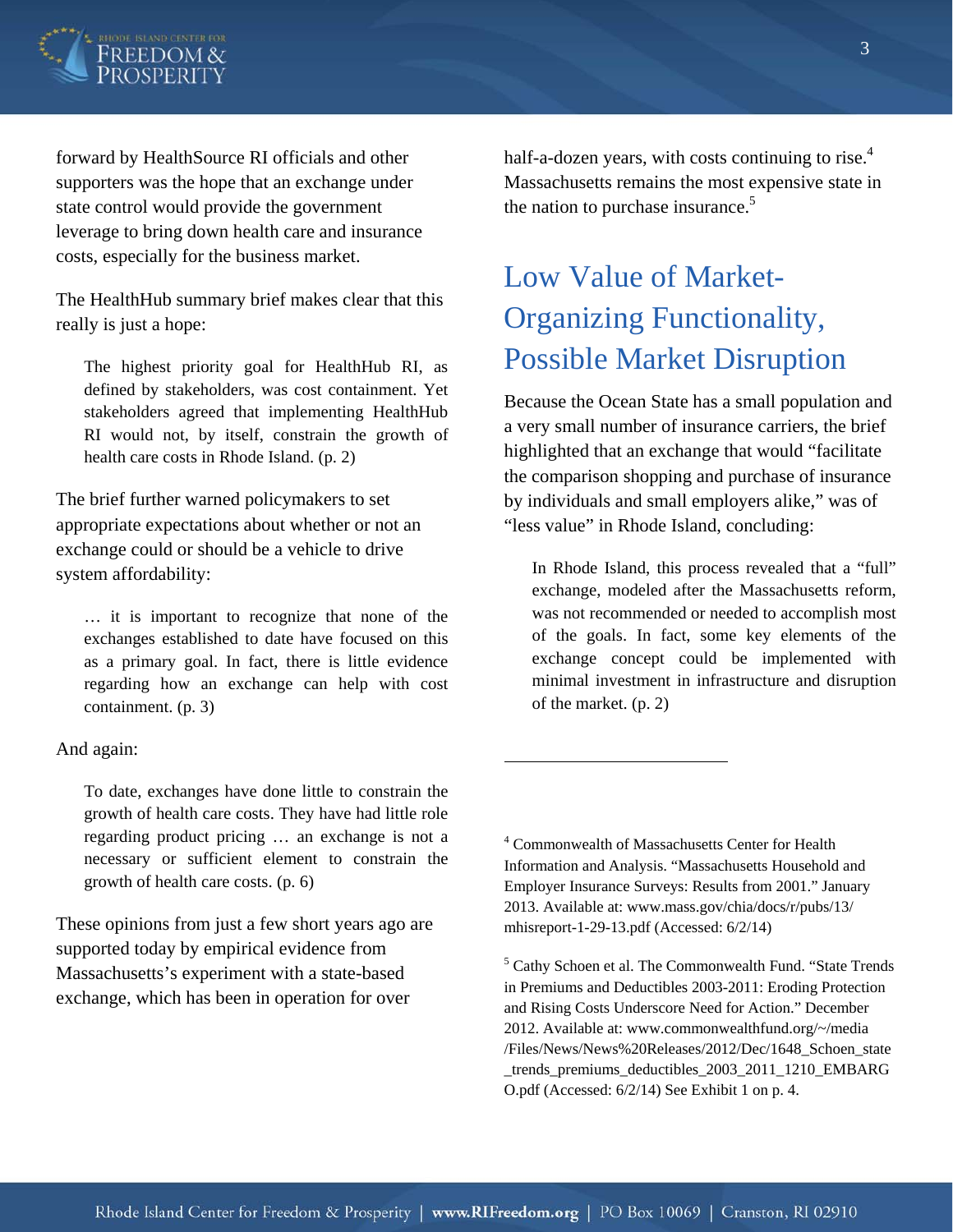

#### Moreover:

1

In Rhode Island, with only three insurance carriers in the small group market, this function was deemed significantly less important than it was in Massachusetts. (p. 4)

The brief appears also to indicate that development of an exchange in Rhode Island could lead to market disruptions, such as higher costs and declining employer-sponsored coverage, by concluding that an exchange "would not achieve the primary policy goals of increased access and affordability" (p. 2).

### Cost Effectiveness

Validating the Center's aforementioned testimony that Rhode Island does not have a large enough tax base or insurance market to sustain the high-costs of operating an exchange, the 2009 brief concluded:

… states need to think carefully about whether the infrastructure they build can be financially viable. (p. 6)

In the final report of the HealthHub RI working group, the authors specifically listed two possibilities for an exchange. The version that the report concludes is "likely large enough for financial viability" differs from HealthSource RI. It would include an individual mandate (as imposed by the ACA) and would *also* be a "full exchange" in the sense that all individual and small-group plans would pass through it. $<sup>6</sup>$ </sup>

A similar version — an "Optional Exchange + Mandate" — describes what the state actually has now, with HealthSource RI, in which:

Employers could continue to purchase insurance in the traditional way, through their broker or directly from carriers, or they could choose to enroll through the new HealthHub model. (p. 26)

In the words of the report: "Assessment: Insufficient scale to justify investment. Do not pursue."

It is clear that the working group did not like its own findings. In the Conclusions section, the summary brief states:

Throughout this process, some members of the stakeholder group were disappointed to learn that the development of a full exchange model, as established in Massachusetts, would not meet their primary goals for Rhode Island, increased access and affordability. (p. 6)

Yet, Rhode Island finds itself in 2014 with the state government having ignored the advice of the commission, and HealthSource RI having constructed a behemoth of an administrative bureaucracy, with 19 full-time-equivalent jobs plus call center operations and other contractors as part of an estimated annual total of \$23.4 million in projected overhead costs.

<sup>6</sup> "HealthHub RI: Options to Consider" (p. 23) January 29, 2009. Available at: www.ohic.ri.gov/documents/Committees/ Final%20Report%20HealthHub%20RI/1\_Health%20Hub%20 Options.pdf (Accessed: 6/2/14)

 $\overline{a}$